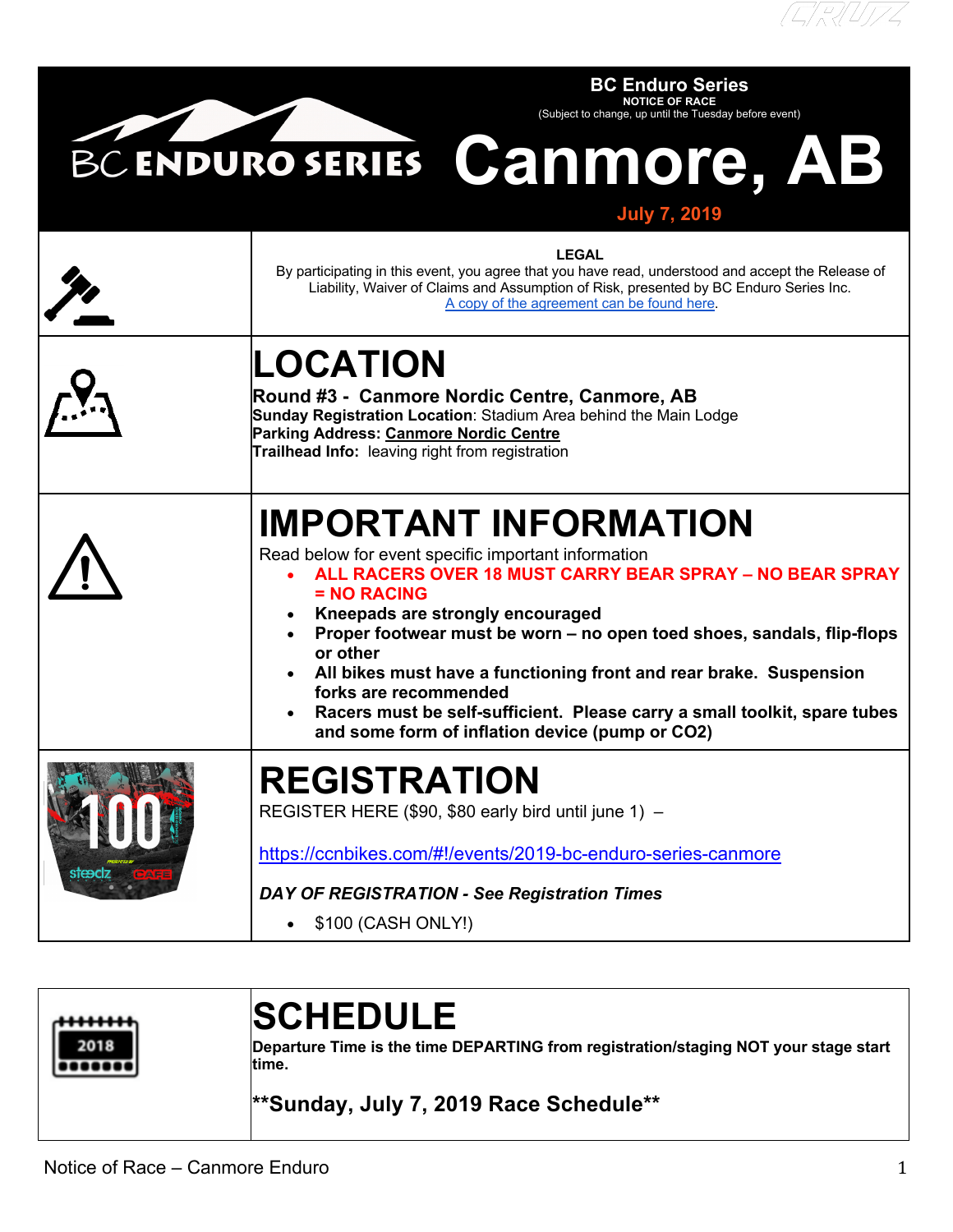| 8:00 am<br>Registration<br>the day lodge)<br>8:45 am<br><b>Mandatory Racer Briefing</b><br><b>Race Starts</b><br>9:15 am<br>category                                 | Meet at Registration Table (in the stadium behind<br><b>At Registration/Staging Area</b><br>Racers will DEPART from staging in waves by                                                                                                                                                                                                                                           |
|----------------------------------------------------------------------------------------------------------------------------------------------------------------------|-----------------------------------------------------------------------------------------------------------------------------------------------------------------------------------------------------------------------------------------------------------------------------------------------------------------------------------------------------------------------------------|
| 9:15am Departure                                                                                                                                                     | <b>U15</b><br><b>U21 Women</b><br>U21 Men                                                                                                                                                                                                                                                                                                                                         |
| 9:45am Departure                                                                                                                                                     | $40+$ Men<br><b>Open Women</b>                                                                                                                                                                                                                                                                                                                                                    |
| <b>10:15am Departure</b>                                                                                                                                             | <b>Open Men</b>                                                                                                                                                                                                                                                                                                                                                                   |
| $2:30$ pm<br><b>Awards, Food and Drinks</b>                                                                                                                          |                                                                                                                                                                                                                                                                                                                                                                                   |
| **TIMING TAGS NOT HANDED IN BY 2:30pm WILL LEAD TO AUTOMATIC<br><b>DISQUALIFICATION**</b>                                                                            |                                                                                                                                                                                                                                                                                                                                                                                   |
| <b>FOOD STATION</b>                                                                                                                                                  |                                                                                                                                                                                                                                                                                                                                                                                   |
| Course) or on route to Stage 6 (Final stage of the Short Course).                                                                                                    | There will be a feed station in the biathlon area that is accessible to racers at<br>about the $\frac{1}{2}$ way point of the transfer/liaise route to the start of stage 4 (Long                                                                                                                                                                                                 |
| accordingly and within your abilities<br>prior to and on race day<br><b>FROM THE REGISTRATION/STAGING AREA</b>                                                       | <b>TRAINING/COURSE INSPECTION</b><br>This is a blind race with no scheduled training time, please ride<br>REMEMBER - All trails are open to multiple different recreational user<br>groups, please be courteous to others when training or riding the trails<br>ABSOLUTELY NO TRAINING ON COURSE, HIKING OR WALKING OF<br>THE COURSE AFTER THE FIRST WAVE OF RACERS HAVE DEPARTED |
| <b>PROTECTIVE EQUIPMENT</b><br>cracking dents or other damage.<br>those under 21, but are not mandatory.<br>$= NO$ RACING<br><b>Kneepads are strongly encouraged</b> | <b>HELMETS ARE MANDATORY AT ALL TIMES - Helmets should have</b><br>been purchased within the past three years and have no signs of<br>Full face helmets are definitely encouraged for all racers especially<br>ALL RACERS OVER 18 MUST CARRY BEAR SPRAY - NO BEAR SPRAY                                                                                                           |
| <b>SHUTTLES</b><br>There are NO SHUTTLES. Don't be lazy, EARN YOUR DOWN!                                                                                             |                                                                                                                                                                                                                                                                                                                                                                                   |